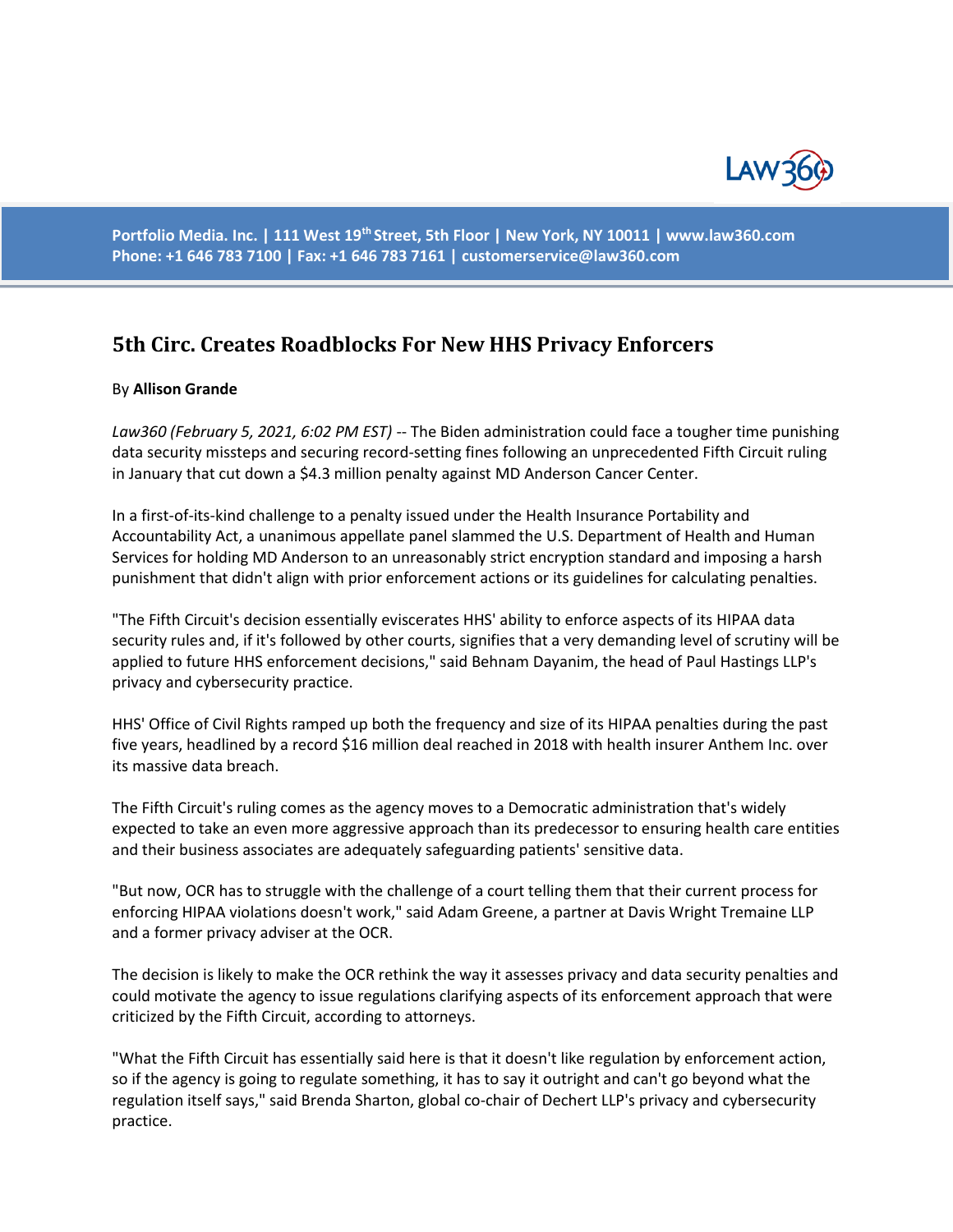Morgan Lewis & Bockius LLP partner Scott McBride, who represented MD Anderson in the Fifth Circuit appeal, stressed that the case of first impression was at its core about "the lack of consistent and transparent standards in enforcement activities and adherence to actual regulatory enforcement standards by the agency."

"The case is not about avoiding patient privacy and security requirements, which is something supported and promoted by the healthcare industry," he told Law360, adding that the panel's opinion is poised to "impact OCR enforcement actions going forward across the healthcare industry."

In declaring the \$4.3 million penalty against MD Anderson to be arbitrary and capricious, the Fifth Circuit found the agency had too broadly read HIPAA's encryption and disclosure rules and had failed to follow the "bedrock principle of administrative law" to "treat like cases alike."

MD Anderson fell into the OCR's crosshairs after disclosing the theft of an unencrypted laptop and losses of two unencrypted USB drives that together contained the electronic personal health information, or ePHI, of more than 33,000 people. The cancer center pointed in its appeal to past instances where entities had been accused of violating the government's understanding of the encryption rule and faced "zero financial penalties."

In one such example, HHS elected to impose "no penalty at all" after Cedars-Sinai reported an employee had lost an unencrypted laptop containing ePHI for more than 33,000 patients in a burglary, according to the panel's opinion.

The OCR countered that it evaluates each case on its individual facts, an approach that's consistent with the "big picture view of compliance" that the agency has long taken. Under this strategy, the agency evaluates not only the choices a company has made, but also how it has adjusted its business practices over time, the lessons it's learned from the incident and its overall history, noted Kirk Nahra, co-chair of the privacy and cybersecurity group at WilmerHale.

The appellate panel's rejection of this broader approach — which the three judges found led to different treatment of similarly situated companies — "is going to lead to OCR being in a tougher posture on enforcement, which may perversely lead to more aggressive and automatic actions with perhaps less thoughtful consideration," according to Nahra.

As a "rough analogy," Nahra pointed to how the Federal Trade Commission has moved to make its data security orders "more specific and often tougher in some situations" in the wake of a 2018 Eleventh Circuit ruling that threw out an order against LabMD due to a lack of specifics about how proposed data security changes should be implemented.

The HHS civil rights agency may similarly be driven to make changes to its enforcement strategy to ensure punishments are being doled out consistently across the board, attorneys say.

"This ruling calls into question whether OCR can continue to make an example out of a small number of companies as it's historically done," Greene said.

According to enforcement statistics on the OCR's website, the agency has settled or imposed a civil monetary penalty in 93 cases it's investigated, while in 28,533 instances it elected to forgo a fine in favor of requiring companies to implement corrective actions or giving them technical assistance.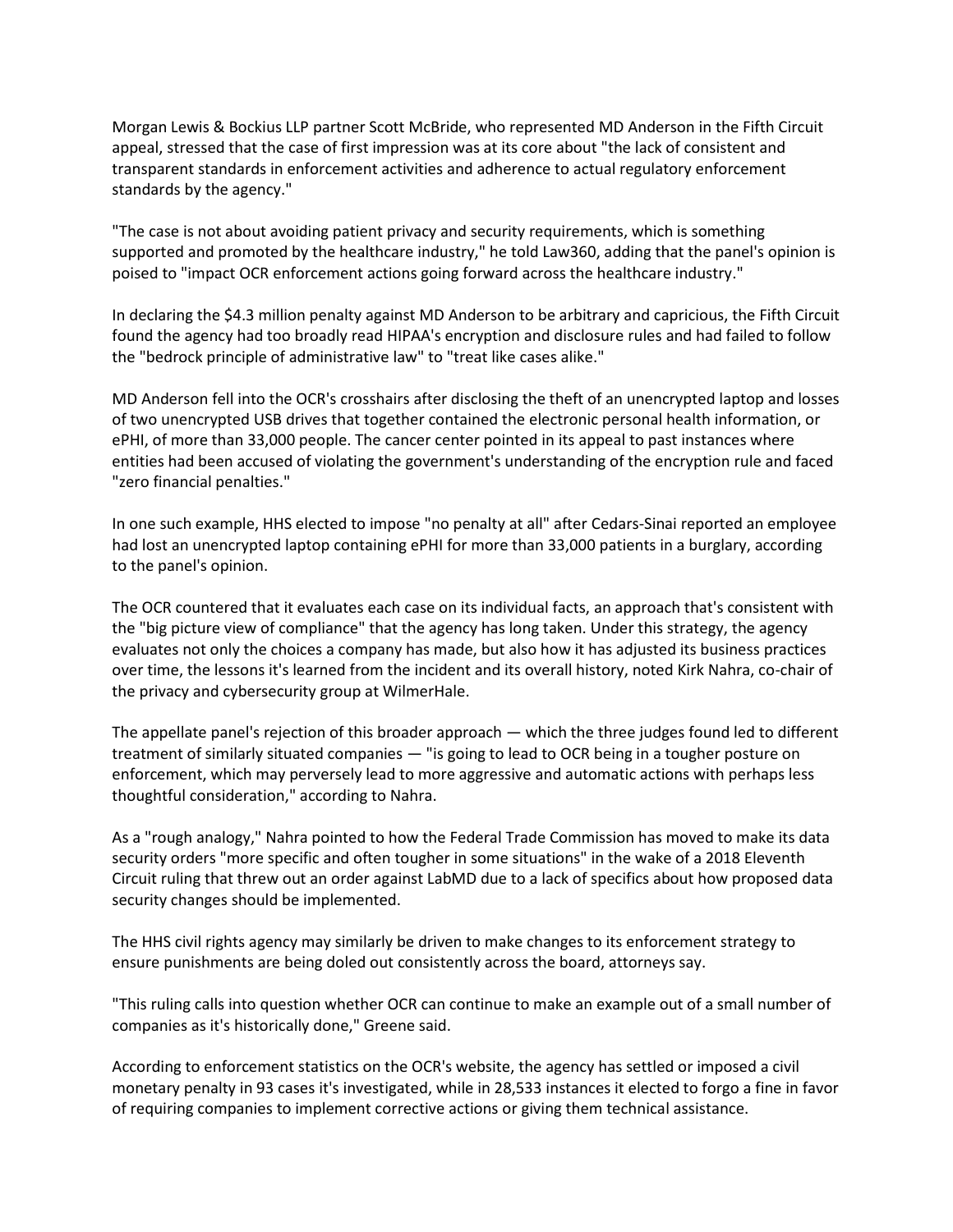But while the Fifth Circuit's check on the OCR's enforcement posture may spur the civil rights agency to consider imposing sanctions more frequently, the ruling could also hamper its ability to attach hefty price tags to these actions, attorneys say.

In issuing the contested fine, the OCR found the cancer center to be liable for \$2,000 per day from March 24, 2011, to Jan. 25, 2013, for a failure to implement technical procedures and safeguards concerning ePHI and \$1.5 million per year for improper use or disclosure of protected health information in 2012 and 2013.

However, the agency conceded in its briefing before the Fifth Circuit that it only had the authority to issue a fine of up to \$450,000. This discrepancy resulted from confusion around the yearly cap for such violations. The OCR originally calculated the cap as \$1.5 million, but after the Trump administration **moved in April 2019** to sharply reduce maximum annual penalties for less-culpable HIPAA violators, it concluded it shouldn't have exceeded \$100,000.

"The discussion of penalties seems reasonably consistent with the statute, but OCR has been trying to build to higher penalties," Nahra said. "This will certainly make that much harder."

Following the Fifth Circuit's ruling, the OCR is likely to be careful about not only double-checking its penalty calculations, but also ensuring the totals they reach can't be dismissed as arbitrary and capricious.

"Part of the challenge for OCR will be figuring out how it can levy penalties in a way that's proportionate to the violation and still promotes OCR's goal to make sure that people in the industry are taking these requirements seriously," said Linda Malek, chair of the health care and privacy and cybersecurity practices at Moses & Singer LLP.

The panel's parsing of the HIPAA encryption and disclosure rules could also make it significantly more difficult for the OCR to recover any penalties against health care companies that find themselves in situations similar to MD Anderson's, attorneys say.

"[The opinion] does support the idea that entities that invest in HIPAA compliance programs should not be penalized just because something goes wrong and, as a result, they properly report a data breach," said Shannon B. Hartsfield, a health lawyer and the executive partner of Holland & Knight LLP's Tallahassee office.

In vacating the contested penalty and sending the matter back to the agency for further proceedings, the Fifth Circuit found the OCR was wrong to determine MD Anderson had failed to meet its obligation to "implement a mechanism to encrypt and decrypt electronic protected health information" or document why it decided not to put in place the specified standard or an equivalent alternative.

The panel found it was "undisputed" that MD Anderson had implemented a "mechanism," pointing to how the cancer center required that portable computing devices be encrypted and how it furnished employees with a key to encrypt such data and trained them on how to use it.

Even though the stolen laptop and lost USB drives weren't encrypted, "that does not mean MD Anderson failed to implement a 'mechanism' to encrypt ePHI" as required by the letter of the regulations, according to the panel.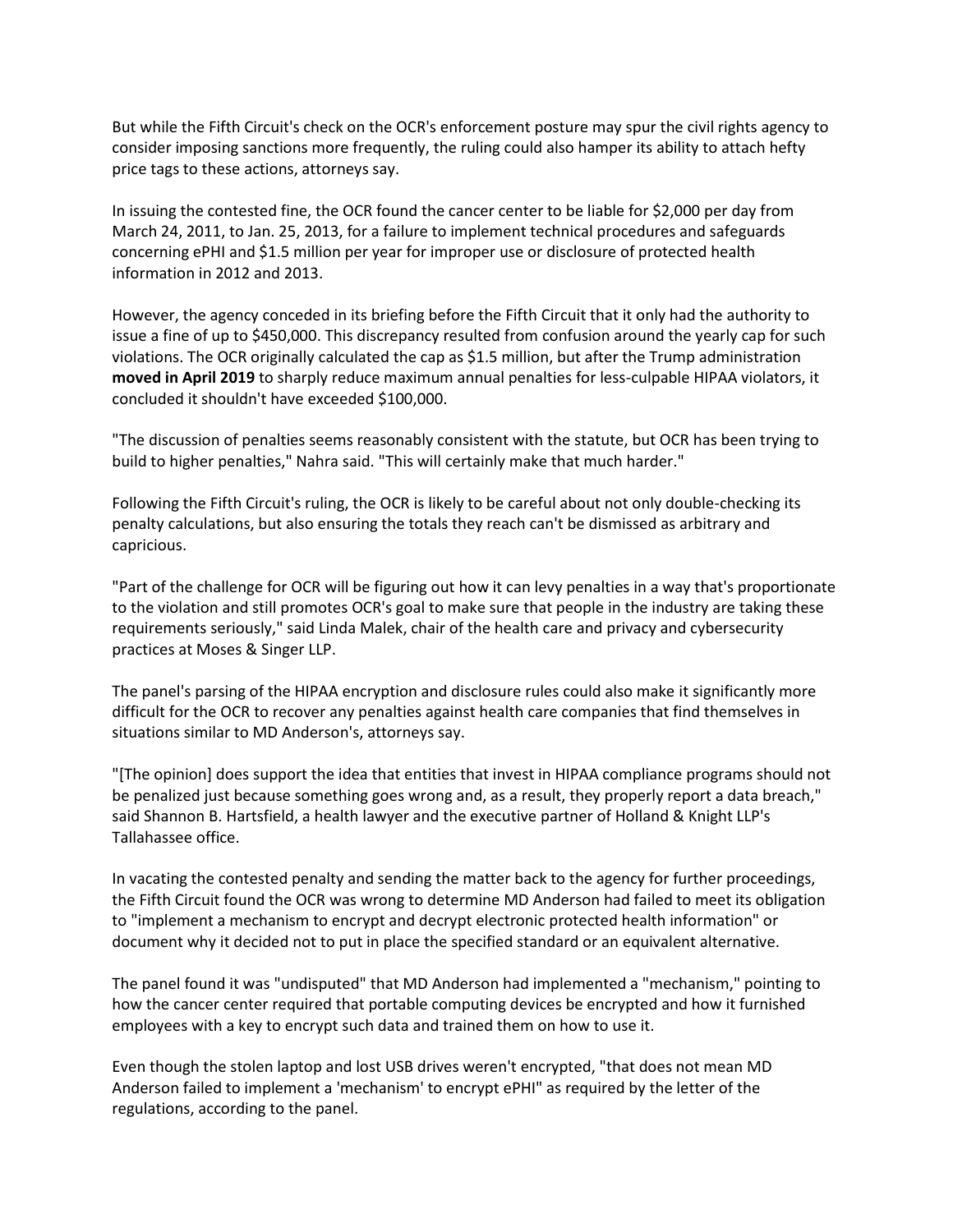The OCR has so far taken a rigorous view of this standard, stating informally that it expects covered entities to have encryption at motion and at rest, noted Malek, the Moses & Singer partner.

"This ruling pushes that back a little bit and, if upheld, will pose challenges to enforcement, particularly when it comes to determining what it means to be diligent about making sure covered entities' practices are actually implemented and how far they need to go," Malek added.

Typically, health care providers and their covered vendors don't have a problem with putting an encryption mechanism in place. Rather, they run into trouble with ensuring that the standard is being implemented and enforced as intended across their organizations, according to attorneys.

"What the court seems to be saying here is that, as long as there's a mechanism in place, absent some unusual circumstances, OCR is not able to penalize an entity for a violation," said Dayanim, the Paul Hastings partner.

"That's a much different standard than entities were assuming they were operating under and, if that holding is to be taken at face value, would set a very low bar for regulated entities moving forward," he said.

McBride, the Morgan Lewis partner representing MD Anderson, noted that while healthcare providers "may take some comfort" in the court's "logical conclusion that the regulations do not create strict liability or require a 'bullet proof' mechanism of protection, they should continue to be vigilant in maintaining patient privacy and security."

"We don't expect the decision would lessen any of the focus and vigilance of healthcare providers to continue to protect patient information," he added.

The Fifth Circuit's assessment of the HIPAA disclosure rule is also likely to have a notable impact on how violations are enforced and if the agency is even notified about incidents at all, attorneys say.

Under the rule, health care providers and their business associates are prohibited from releasing, transferring, providing access to or otherwise divulging information to "outside" sources.

In a 2018 ruling upholding the penalty, an administrative law judge at the OCR concluded that covered entities violate the disclosure rule whenever they lose control of protected health information.

But the Fifth Circuit found that interpretation to be a significant departure from the regulation HHS wrote, which uses verbs that suggest "an affirmative act of disclosure, not a passive loss of information," needs to have taken place and requires information to have been disclosed to "someone" who's "outside" the covered entity.

This conclusion "suggests that there is a fairly high bar that the government would need to meet to prove that data went outside the entity, and someone stealing data does not mean that the entity affirmatively acted to disclose the PHI," said Hartsfield, the Holland & Knight partner.

Given these interpretations, it wouldn't be surprising if the MD Anderson decision led to "significantly lower penalties" in situations where workers don't follow their data security training but "there is no proof that health information was accessed by a third party, such as a situation where an employee is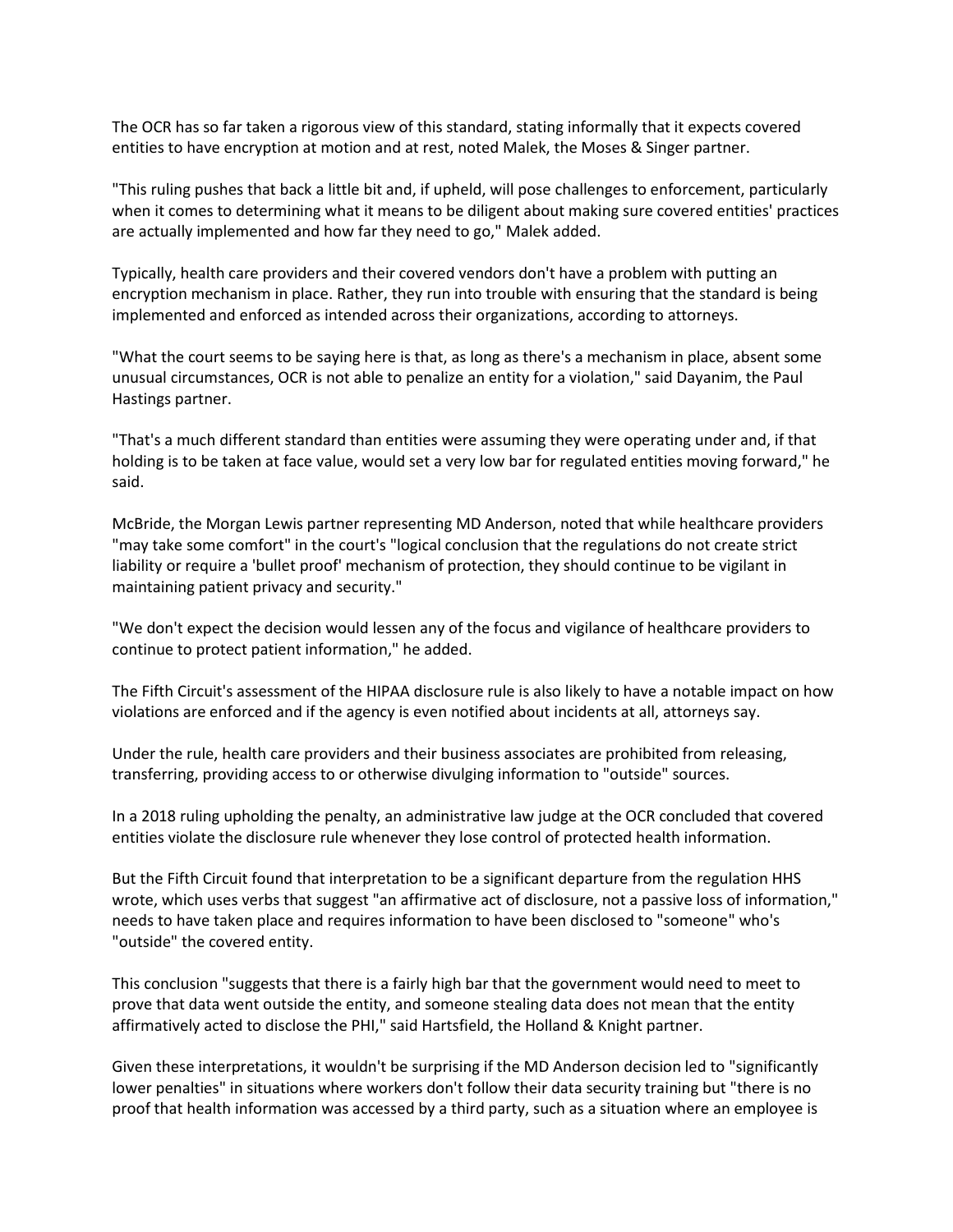trained to shred hard-copy health information before disposing of it, but fails to do so," noted Angie Matney, senior counsel at Loeb & Loeb LLP.

Moving forward, health care entities are expected to use the Fifth Circuit ruling as a springboard to more aggressively push back on OCR enforcement decisions, according to attorneys.

Of the dozens of HIPAA fines the OCR has imposed since the privacy rule took effect in 2003, MD Anderson is the first to appeal its fine to a circuit court. Attorneys predict the ruling will not only feature prominently in future negotiations with the regulator, but will also embolden companies to mount their own appeals to enforcement outcomes they view as unreasonable.

"The MD Anderson ruling doesn't have impact outside the Fifth Circuit, but what it does do is indicate that health care entities may have some traction if they challenge these fines in other jurisdictions," Malek said.

The OCR could look to stave off such challenges by moving to issue new regulations that address the issues and ambiguities highlighted in the MD Anderson decision, according to Foley Hoag LLP privacy and data security practice co-chair Colin Zick.

"The ruling is likely to be a motivator, because they're being called out," Zick said. "If OCR is thinking strategically and trying to avoid getting beat over the head with this decision in every single case, they've got to think about doing something to change the playing field."

Such action could help the agency move past the MD Anderson decision as it transitions to new leadership.

The agency under the Biden administration is expected to keep the privacy and data security pressure on covered entities, particularly if California Attorney General Xavier Becerra is confirmed to lead HHS.

Like his predecessor and current Vice President Kamala Harris, Becerra has actively pursued alleged privacy and data security violations during his tenure as California's top prosecutor. His office has also been in charge of drafting regulations for and enforcing the state's landmark consumer privacy law, which went live last year and gives consumers more access to and control over their personal information.

"Becerra has a record of aggressively enforcing consumer privacy regulations, so it is reasonable to think he will bring a similar approach to HHS," Matney, the Loeb & Loeb attorney, said.

Additionally, OCR Director Roger Severino left his position on Jan. 15 after nearly four years on the job. Robinsue Frohboese, who's been at the agency since 2000, is currently serving as acting director, a role she's assumed during four administration transitions, according to her bio on the agency's website.

The extent to which the new administration is hampered by the Fifth Circuit's ruling is likely to depend heavily on where it decides to focus its somewhat limited enforcement resources, a target that's likely to look different than it did at the time of the MD Anderson breaches in 2012 and 2013, when the cyberthreat landscape was far from being as sprawling or sophisticated as it is today, according to attorneys.

"The hope is that OCR will give priority in enforcement situations to where there's a real egregious